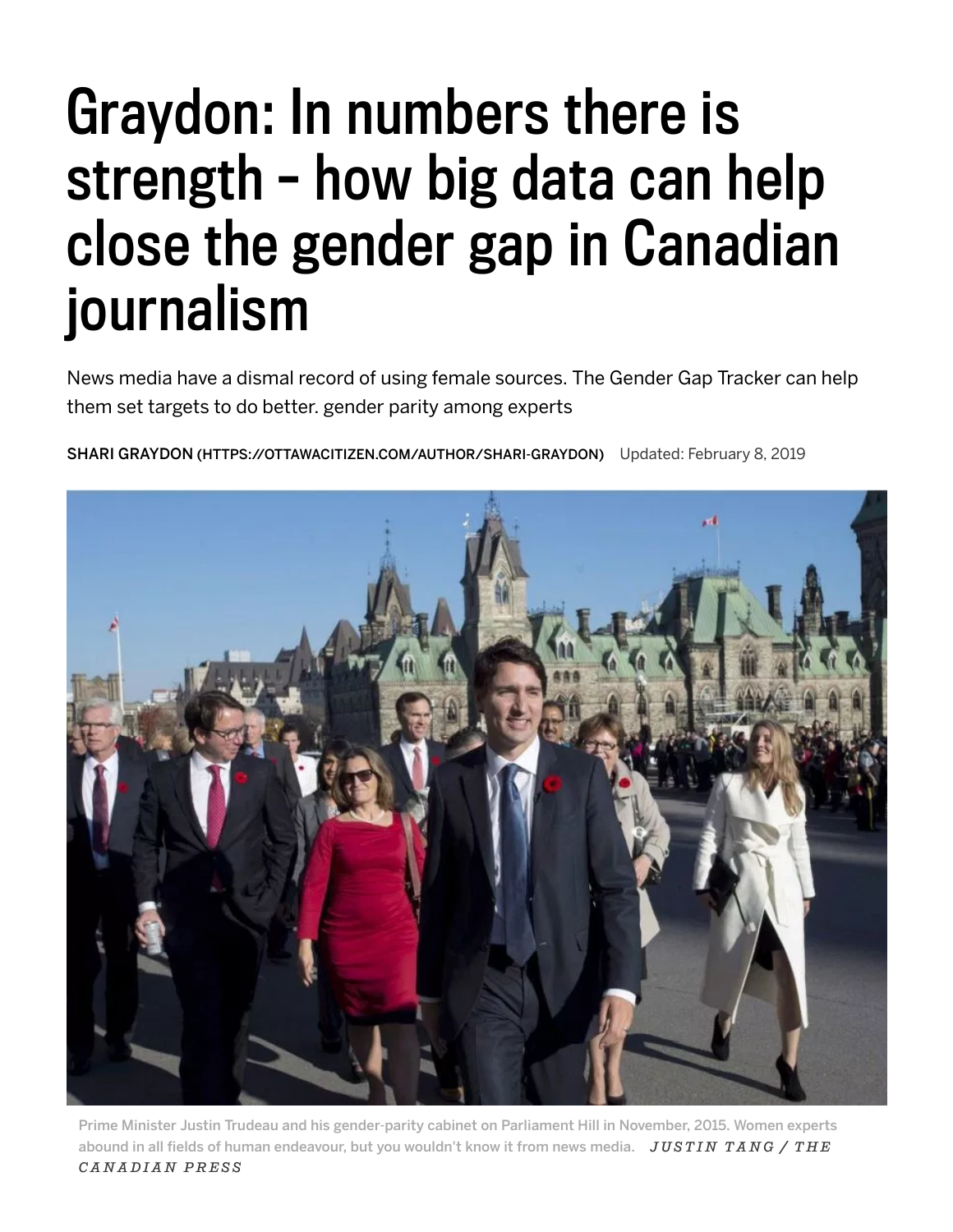We hear a lot these days about how artificial intelligence is taking away jobs and making it easy for foreign powers to hack democracy. But some scientists are hunched over their computers in an effort to harness the power of big data analytics for social good.

A new tool just launched by Informed Opinions is a case in point. We collaborated with a team of researchers at Simon Fraser University's big data lab to develop a sophisticated digital monitoring system. It's now measuring, in real time, the gender ratio of sources being quoted online by some of Canada's most influential news outlets. It analyzes in microseconds what it used to take researchers hours to assess.

If only the data it reveals were more encouraging.

How grim are the statistics? Type gendergaptracker.informedopinions.org [\(https://gendergaptracker.informedopinions.org/\)](https://gendergaptracker.informedopinions.org/) into your browser and see for yourself. You can access data as far back as October 2018, but no matter which date range you select, the aggregate percentage of women's voices never moves above 26 per cent. For context, that's a mere four-point increase over data we collected almost three decades ago.

And yet, in the intervening years, women have achieved significant advancement in virtually every field. They've become premiers and astronauts, Supreme Court justices and university presidents, corporate CEOs and award-winning scientists and entrepreneurs. And while it's true that more men still lead governments and corporations, our research has found that even in health care disciplines, where women dominate, their voices remain under-represented.

" Our<br>
heal<br>
dom<br>
repr Our research has found that even in health care disciplines, where women dominate, their voices remain underrepresented.